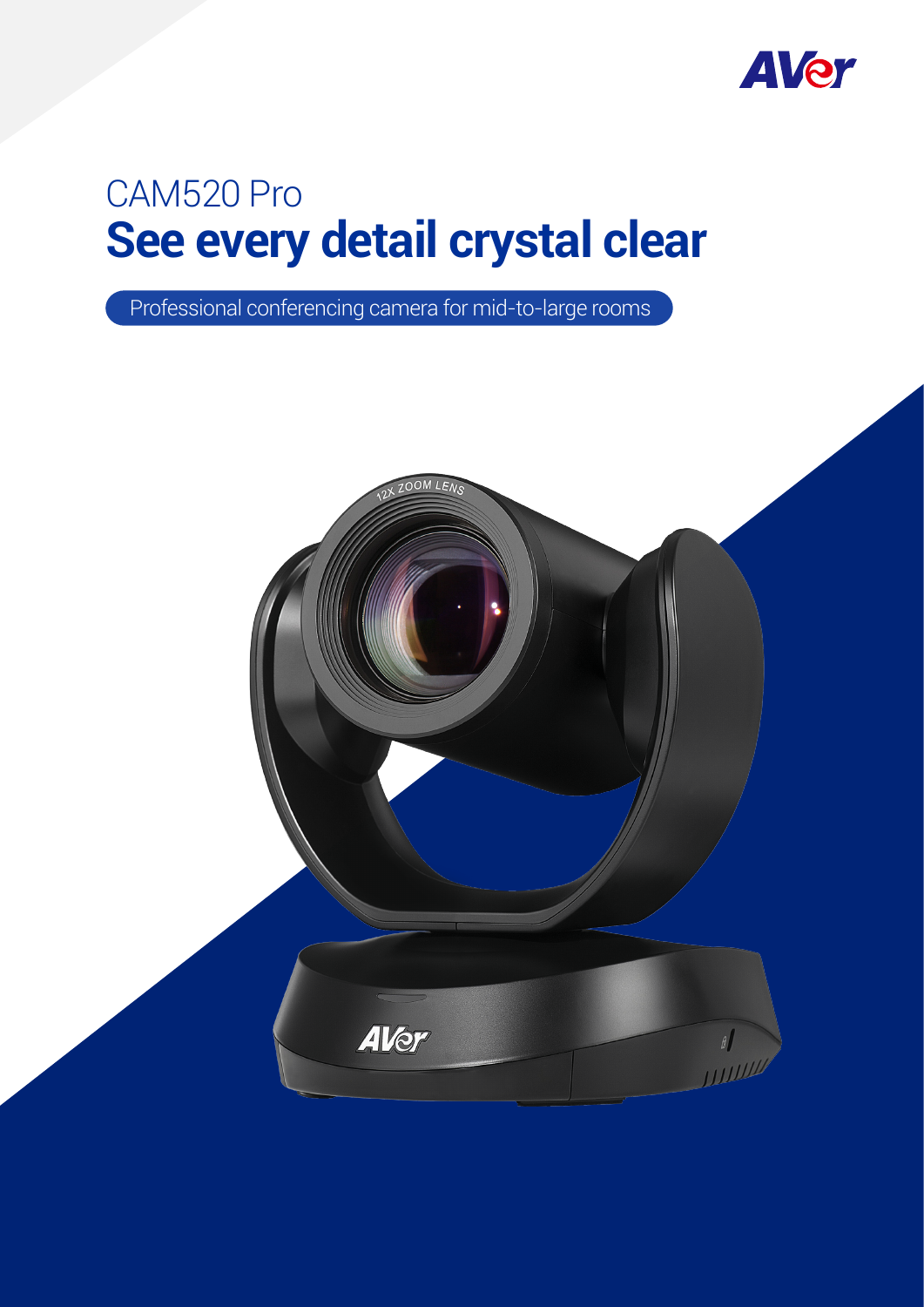#### **Camera**

- •Sony super-low-light 2M pixel sensor, clear and natural imaging in low-light conditions
- •Resolution: (16:9) 1920 x 1080, 1600 x 900, 1280 x 720, 960 x 540, 848 x 480, 800 x 448, 640 x 360, 424 x 240, 320 x 180; (4:3) 800 x 600, 640 x 480, 480 x 360, 320 x 240 at 60, 30, 15fps
- •SmartFrame for automatic FOV adjustment to fit all participants
- •True WDR up to 120db: Superb backlight compensation technology for optimizing light balance in high-contrast conditions
- •Zoom: 18X total zoom (12X optical zoom)
- •Wide field of view (DFOV): 82°
- $\cdot$  Lens focal length: 3.9 mm (wide)  $\sim$  47.3 mm (tele)
- $\cdot$  Lens F#: 1.8 (wide)  $\sim$  2.8 (tele)
- •Mirror, flip, AE, white balance: auto/manual override via PTZApp
- •Minimum focus distance: 1.5 m
- •Standard tripod screw holes and Kensington slot

## **Motorized Pan & Tilt Movement**

- •Pan: ±170°
- •Tilt: +90° (up) -30° (down)
- •10 camera presets (via remote control)
- •Fast and quiet pan/tilt movement

# **Video Format**

- •YUV, YUY2, MJPEG, NV12
- •Network video compression format: H.264
- •Network protocol: RTSP, RTMP

## **HDMI & PoE\*\***

- •HDMI 1.3: Up to 1080p 60fps
- •DIP Switch
- •PoE+: 802.3at
- \*\* There are two SKUs for CAM520 Pro: CAM520 Pro and CAM520 Pro(PoE). HDMI & PoE functions are only included for the CAM520 Pro(PoE) SKU. Please contact your local agents to get these features.

## **Connectivity**

- •12V/2A power adaptor
- •Mini DIN9 for RS232 in & out connection (VISCA control panel and camera daisy chain)
- •USB 3.1 type-B connector
- $\cdot$  IP (RJ45)
- •HDMI \*\*
- \*\* Only available for CAM520 Pro(PoE) SKU

#### **USB**

- •3.1 Gen1 Type B, backward compatible with USB 2.0
- •UVC (USB video class) 1.1

## **Control**

- •IR remote control
- •VISCA/pelco P/pelco D via RS232 (128 preset points via VISCA command)
- •Remote side: VISCA over IP, IP (RJ45)
- •UVC/UAC plug and play
- •WebUI: Browser IP access via Chrome (Does not support Internet Explorer)
- OSD setting: HDMI out to TV monitor\*\*
- •PTZApp
- \*\* Only available for CAM520 Pro(PoE) SKU

## **Mount**

- •Camera wall-mount bracket included
- •Optional foldable TV mount

#### **System Requirements**

- •Windows® 7/10
- •Windows® 10 Enterprise (IoT) LTSC (version 1809)
- •Mac OS X 10.7 or higher
- •Google Chromebook™ version 29.0.1547.70
- •Android 5 or higher

#### **Hardware Specs\***

- •3.2 GHz Intel® Core™ i5-4460 processor
- •4 GB RAM or more
- •USB 3.1 port , backward compatible with USB2.0 port

#### **Web page browser requirement**

- •Chrome: version 76.x or above
- •Firefox: version 69 or above
- •IE: Not support

#### **Power Supply**

- $\cdot$  AC 100V  $\sim$  240V, 50/60 Hz
- •Consumption: 12V, 2A

## **Free Applications for Meeting Collaboration (Windows® and MAC)**

## EZManager Camera Central Management software

•Remotely manage group FW/SW updates, camera control, and settings

## PTZApp

- •Compatible with Skype for business far-end control
- •Upgrade firmware automatically or manually
- •Control camera
- •Set parameters and adjust camera image
- •Diagnose operating status
- •View live video

#### EZLive

•Real-time streaming / annotating / image capturing /video recording